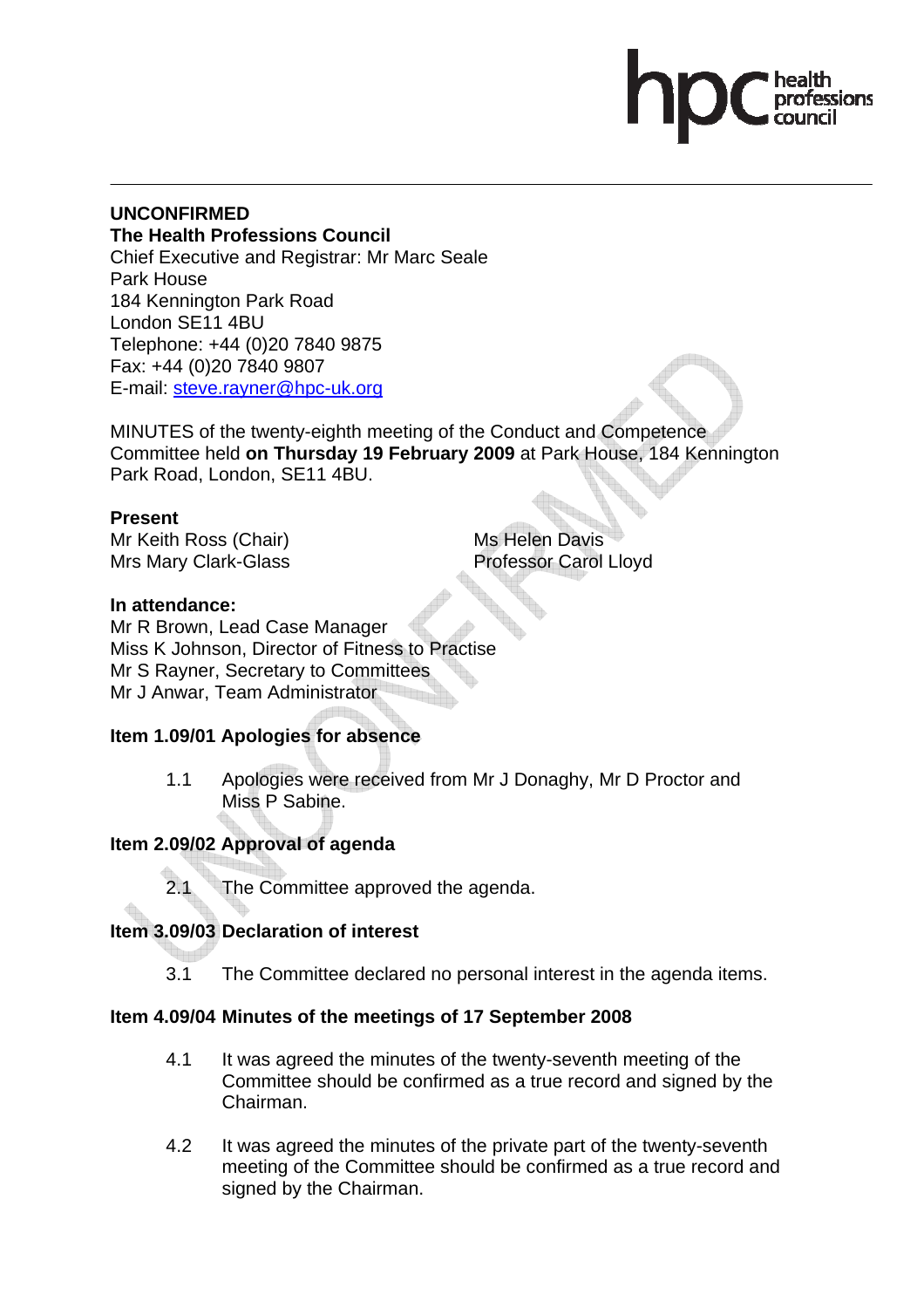### **Item 5.09/05 Matters arising**

- 5.1 The Committee received a paper from the Executive for discussion and approval detailing actions taken against matters arising from the last meeting.
- 5.2 The Committee noted that the outcome to action point four, relating to the handling and purchase of religious books, should be changed from 'Ongoing' to 'Complete but under review'.
- 5.3 The Committee approved the paper, subject to the above amendment.

## **Item 6.09/06 Director of Fitness to Practise report**

- 6.1 The Committee received a paper to note from the Executive giving an overview of the work of the Fitness to Practise (FtP) Department.
- 6.2 The Director of FtP updated the Committee on events since the report had been written.
- 6.3 The Committee noted that14 cases had been adjourned during January. The Committee noted that the department planned to undertake an analysis of the reasons for adjournments.
- 6.5 The Committee noted that a case had been heard after a determination by NMC. The registrant had been a member of both registers. This was the first time that a case had been brought to HPC as a result of a determination by another UK health regulator.
- 6.6 The Committee noted that the appeal dismissed by the High Court in October 2008 had been referred to the Court of Appeal. This was the first time HPC had had a case referred to this body. The case referred to the High Court by CHRE had been listed for hearing in March.
- 6.7 The Committee noted that 11 registrants had been struck off in line with the provisions of Article 30 of the Health Professions Order 2001
- 6.8 The Committee noted that the FtP Department had taken on temporary employees to help deal with the high volume of cases in January. The rise in caseload over January was consistent with last year.

| Date         | Ver. | Dept/Cmte Doc Type Title |            |           | <b>Status</b> | Int. Aud. |
|--------------|------|--------------------------|------------|-----------|---------------|-----------|
| 2009-02-23 a |      | SEC                      | <b>MIN</b> | FTP notes | Final         | Internal  |

| <b>Status</b> | Int. Aud. |
|---------------|-----------|
| Final         | Internal  |
| DD: None      | RD: None  |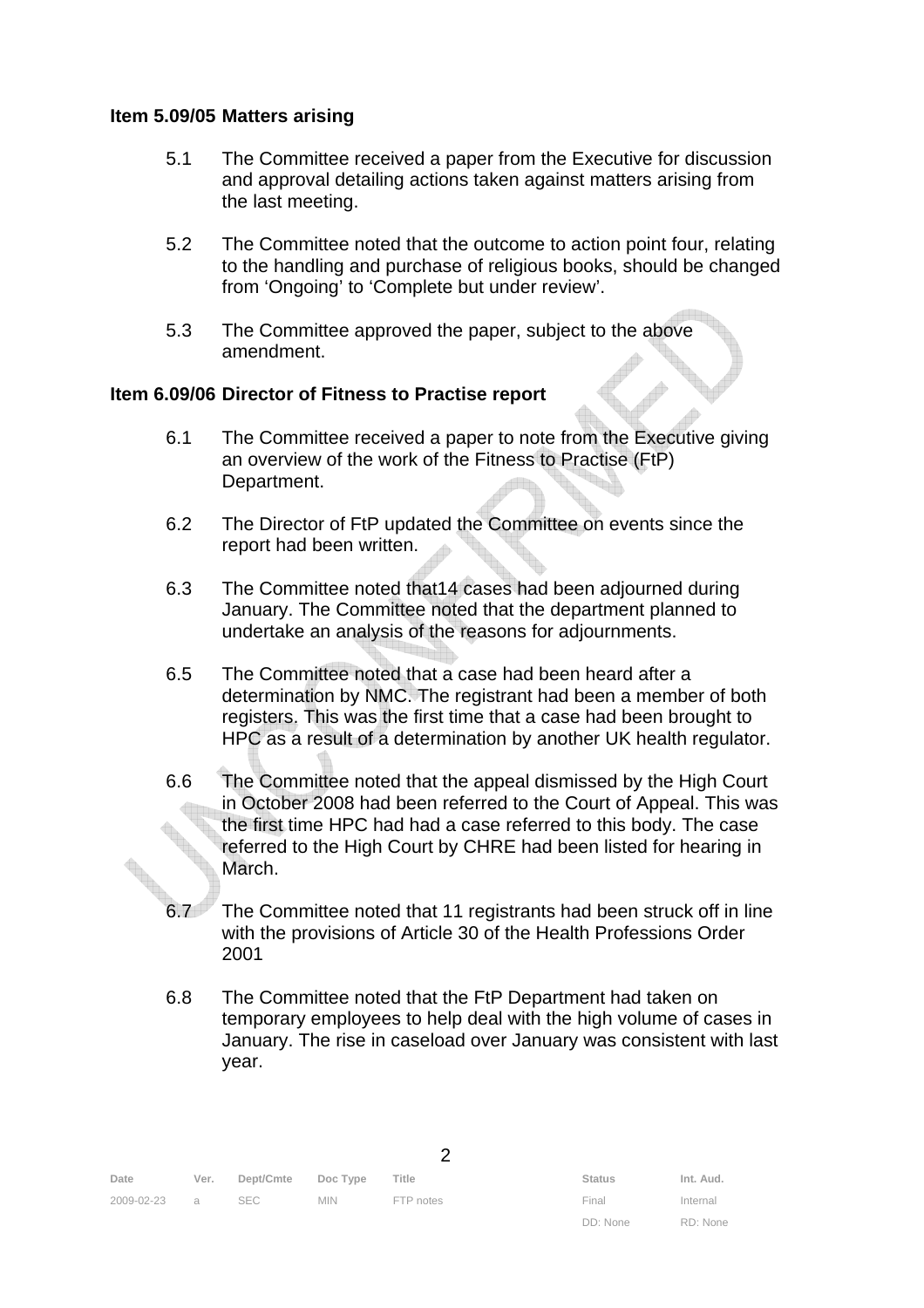- 6.9 The Committee noted that the average time for hearings was consistent with the level of September 2008, and that this figure was also affected by the high level of adjournments.
- 6.10 The Committee noted that the significant saving being made by training HPC Case Managers to present FtP cases in place of externally hired lawyers should be specifically outlined in the FtP Annual Report.
- 6.11 The Committee noted that the report was a comprehensive analysis of FtP case work. It was the Committees view that much was being done by the FtP Department to reduce workload and to streamline processes.

### **Item 7.09/07 Fitness to Practise Department workplan 2009-2010**

- 7.1 The Committee received a paper from the Executive for discussion and approval setting out the Fitness to Practise (FtP) Department workplan for the coming year. The workplan set out the resources, responsibilities and priorities for the financial year 2009-2010. The Committee were invited to discuss and approve the workplan.
- 7.2 The Committee noted that the workplan reflected not only the work of the FtP Department in relation to the FtP Committees but also those areas of its work where oversight was the responsibility of ETC and Council.
- 7.3 The Committee noted that the areas of work likely to have the biggest impact to the work of the department would be the transfer of new professions, High Court appeals and the development of an integrated case management system.
- 7.4 The Committee noted the FtP Department objectives, and that they were broadly the same as last year.
- 7.5 The Committee noted that work was being done across the field of Health regulation to produce summaries of FtP decisions in the High Court. It was noted that a large part of this work will duplication and that the regulators would benefit from more cooperation.
- 7.6 The Committee requested that, under the 'Effective Management of Resources' objective; point 3 should read "monitor budgetary controls" rather than "ensure budgetary controls". This more effectively conveys the point that the controls are already in place.

3

| Date         | Ver. Dept/Cmte Doc Type Title |            |           | <b>Status</b> | Int. Aud. |
|--------------|-------------------------------|------------|-----------|---------------|-----------|
| 2009-02-23 a | SEC                           | <b>MIN</b> | FTP notes | Final         | Internal  |

| <b>Status</b> | Int. Aud. |
|---------------|-----------|
| Final         | Internal  |
| DD: None      | RD: None  |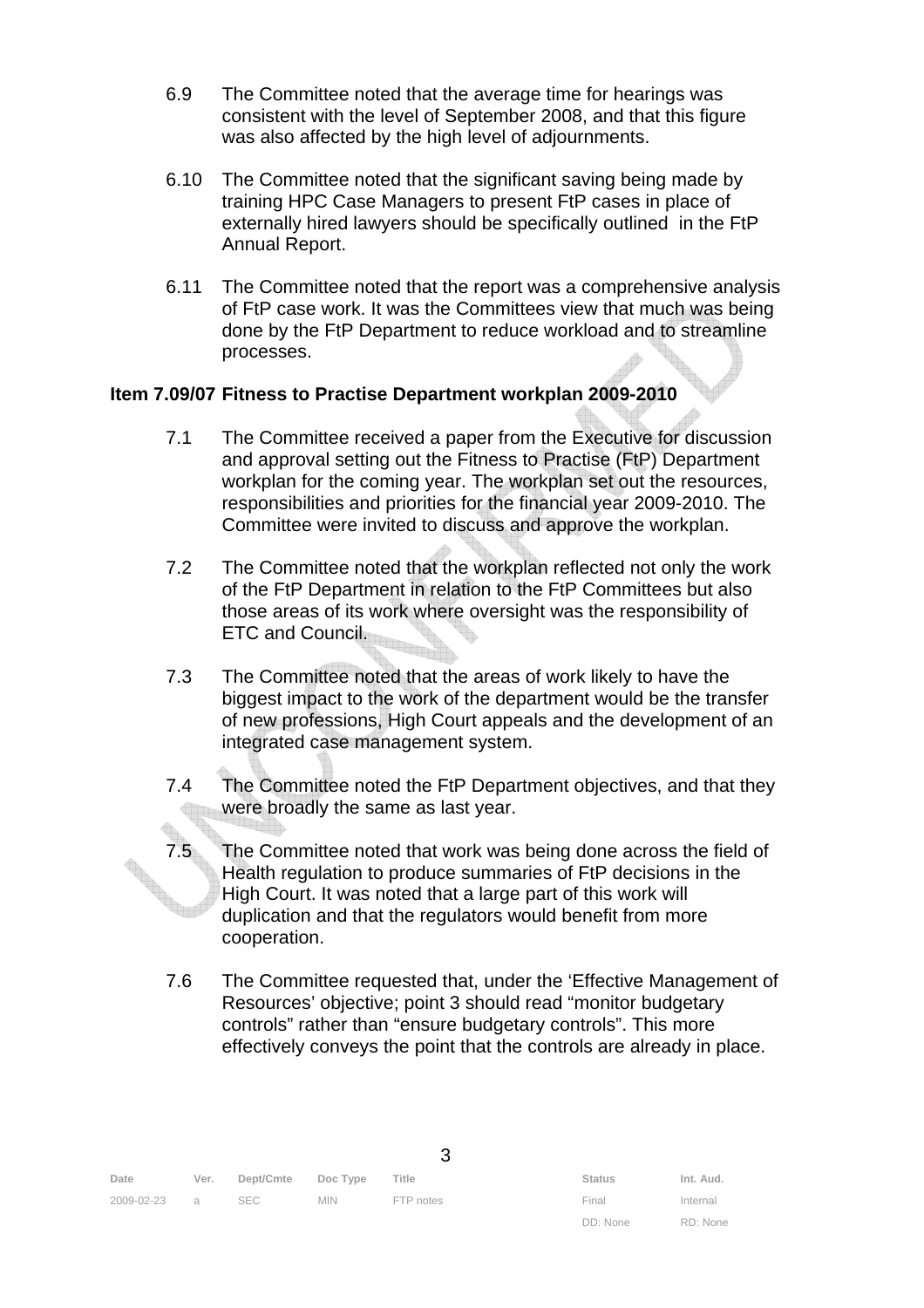- 7.7 The Committee agreed that an overall strategic purpose for the FtP department would be a useful addition to the first page of the workplan to give an overarching context for the document.
- 7.8 The Committee requested that work to train new Committee members to deliver their responsibilities should be added to the workplan.
- 7.9 The Committee noted that the constitution and role of FtP Committees was likely to change shortly after the reconstructed Council took office.
- 7.10 The Committee noted the FtP forecasting model attached as Appendix Two to the report. The Committee noted that the model displayed very clearly that the Director of FtP had accurate forecasting and planning processes.
- 7.11 The Committee approved the workplan subject to the changes detailed in paragraphs 7.6-8
- **ACTION: Director of FtP** to submit paper on the impact of legislative changes on the FtP process to the April meeting of the FtP Forum.
- **ACTION: Director of FtP** to make changes to the workplan as detailed in paragraphs 7.6-8

## **Item 8.09/08 Fitness to Practise Department workplan 2008-2009 update**

- 8.1 The Committee received document from the Executive as an appendix to the paper on the FtP workplan 2009-2010 detailing progress made against the workplan cleared in February 2008. The Committee were invited to note the progress made against the 2008-2009 workplan.
- 8.2 The Committee noted the progress made against the FtP workplan 2008-2009.
- 8.3 The Committee requested that an update to the workplan should be submitted to the Committee on an ongoing basis.
- **ACTION: Director of FtP** to submit workplan updates to the Committee on an ongoing basis

### **Item 9.09/09 External review of complaints literature**

9.1 The Committee received a paper to note from the Executive outlining the review of complaints literature originally considered by the FtP forum on 17 September 2008. The paper had been

| Date         | Ver. Dept/Cmte Doc Type |            | Title     | <b>Status</b> | Int. Aud. |
|--------------|-------------------------|------------|-----------|---------------|-----------|
| 2009-02-23 a | SEC                     | <b>MIN</b> | FTP notes | Final         | Internal  |
|              |                         |            |           | DD: None      | RD: None  |

| ш<br>ш |
|--------|
|        |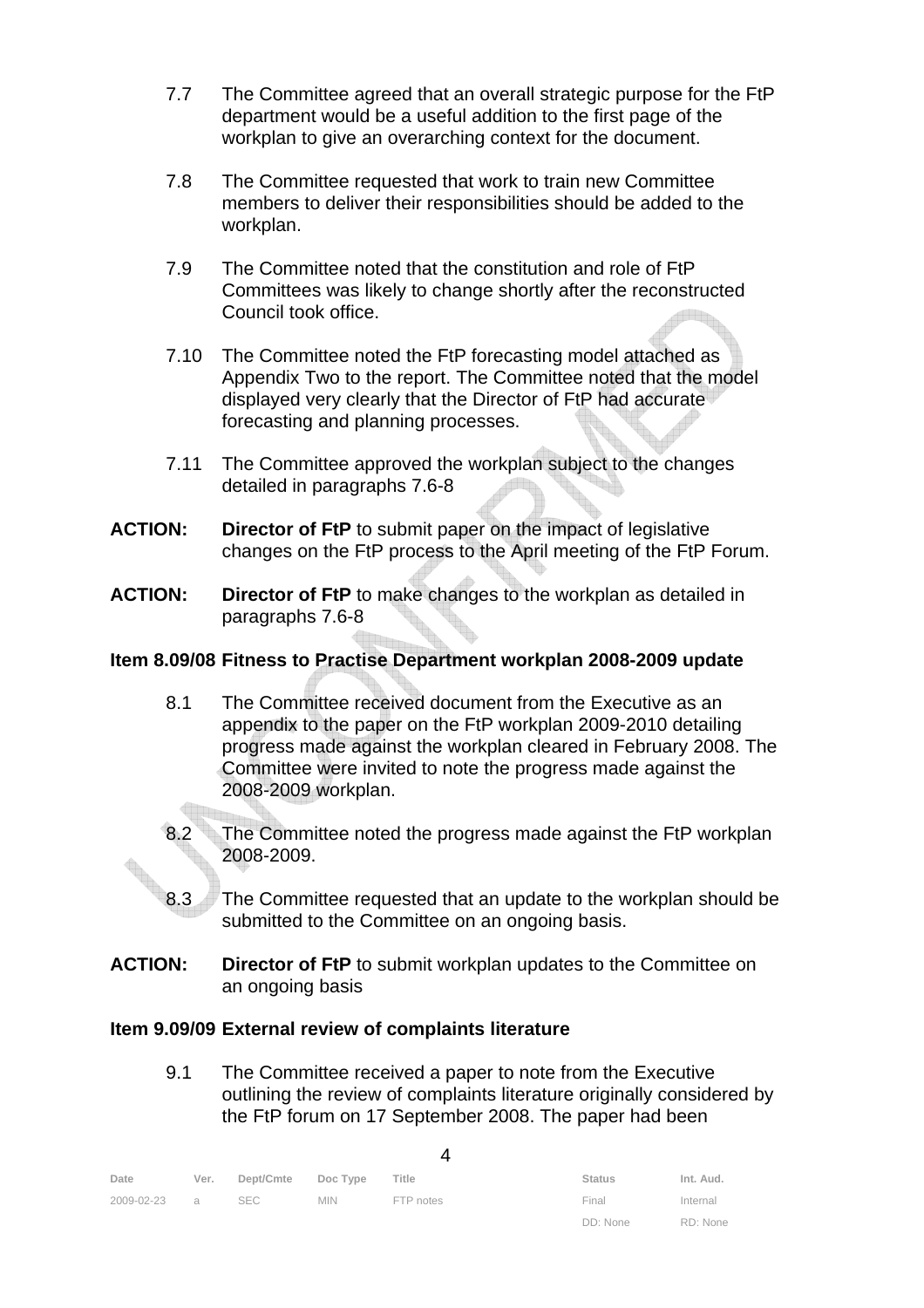resubmitted after a request at the last meeting that the Committee have more time to discuss it.

- 9.2 The Director of FtP highlighted the objective to 'ensure accessibility and improve communication and information provision' which including the development of work on complainants. This included research on consumer complaints with Policy and Standards.
- 9.3 The Committee noted that the department was commissioning statisticians to establish the statistical significance of data collected by HPC. The research would be submitted to a future meeting of the Committee.
- 9.4 The Committee noted that it would be useful to have data on the relationship between the nature of complaint and the outcomes those cases. It would be useful to see a profession specific breakdown of these figures. This would be addressed in the Fitness to practice annual report
- 9.5 The Committee noted that work was being done to review the sifting tools available for the management of allegations. A report would be submitted to a future meeting of the Investigating Committee.
- 9.6 The committee noted that a review was being undertaken of the Indicative Sanctions practice note.
- 9.7 The Committee noted that a potential source for investigating barriers to complaints would be the bi-annual opinion poling commissioned by the Communications Department.
- **ACTION: Director of FtP** to discuss with Director of Communications.

### **Item 10.09/10 Feedback from FtP hearings**

- 10.1 The Committee received a paper to note from the Executive introducing feedback data from Chairs and Legal assessors. The paper was originally considered by the forum of 17 September 2008. The paper had been resubmitted after a request at the last meeting that the Committee have more time to discuss it.
- 10.2 The Committee noted that feedback collected since September indicated roughly similar results.
- 10.3 The Committee noted the feedback.

### **Item 11.09/11 Any other business**

### 11.1 The was no further business

| ۰.<br>۰, |         |
|----------|---------|
|          | I<br>۰. |
| M.       | v       |

| Date         | Ver. | Dept/Cmte Doc Type |            | Title     | <b>Status</b>     | Int. Aud. |
|--------------|------|--------------------|------------|-----------|-------------------|-----------|
| 2009-02-23 a |      | SEC                | <b>MIN</b> | FTP notes | Final             | Internal  |
|              |      |                    |            |           | DD: None RD: None |           |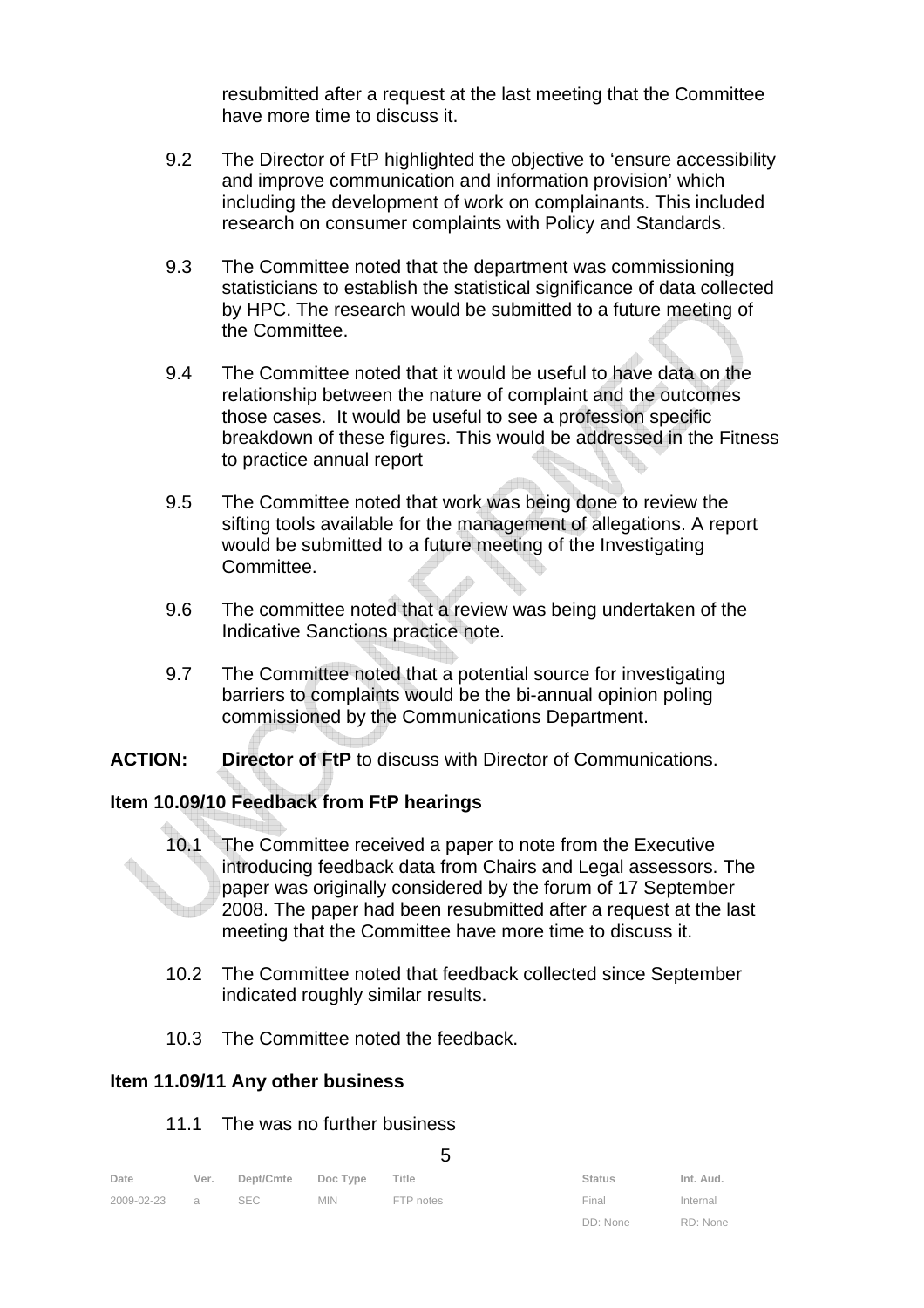#### **Item 12.09/12 Date and time of next meeting**

12.1 The next meeting of the Committee would be held at Park House following the FtP Forum on Friday 24 April 2009.

#### **Item 13.09/13 Any other business (private)**

- 13.1 The Committee hereby resolved to hold the remainder of the meeting in private, because the matters to be discussed included:
	- (i) information relating to a registrant, former registrant or application for registration; and
	- (ii) an issue relating to legal proceedings which was being contemplated or instituted by or against the Council.

**Chair** 

………………………………… Date

……………………………………

| Date         | Ver. Dept/Cmte Doc Type Title |            |           | <b>Status</b> | Int. Aud. |
|--------------|-------------------------------|------------|-----------|---------------|-----------|
| 2009-02-23 a | SEC                           | <b>MIN</b> | FTP notes | Final         | Internal  |

6

DD: None

Internal RD: None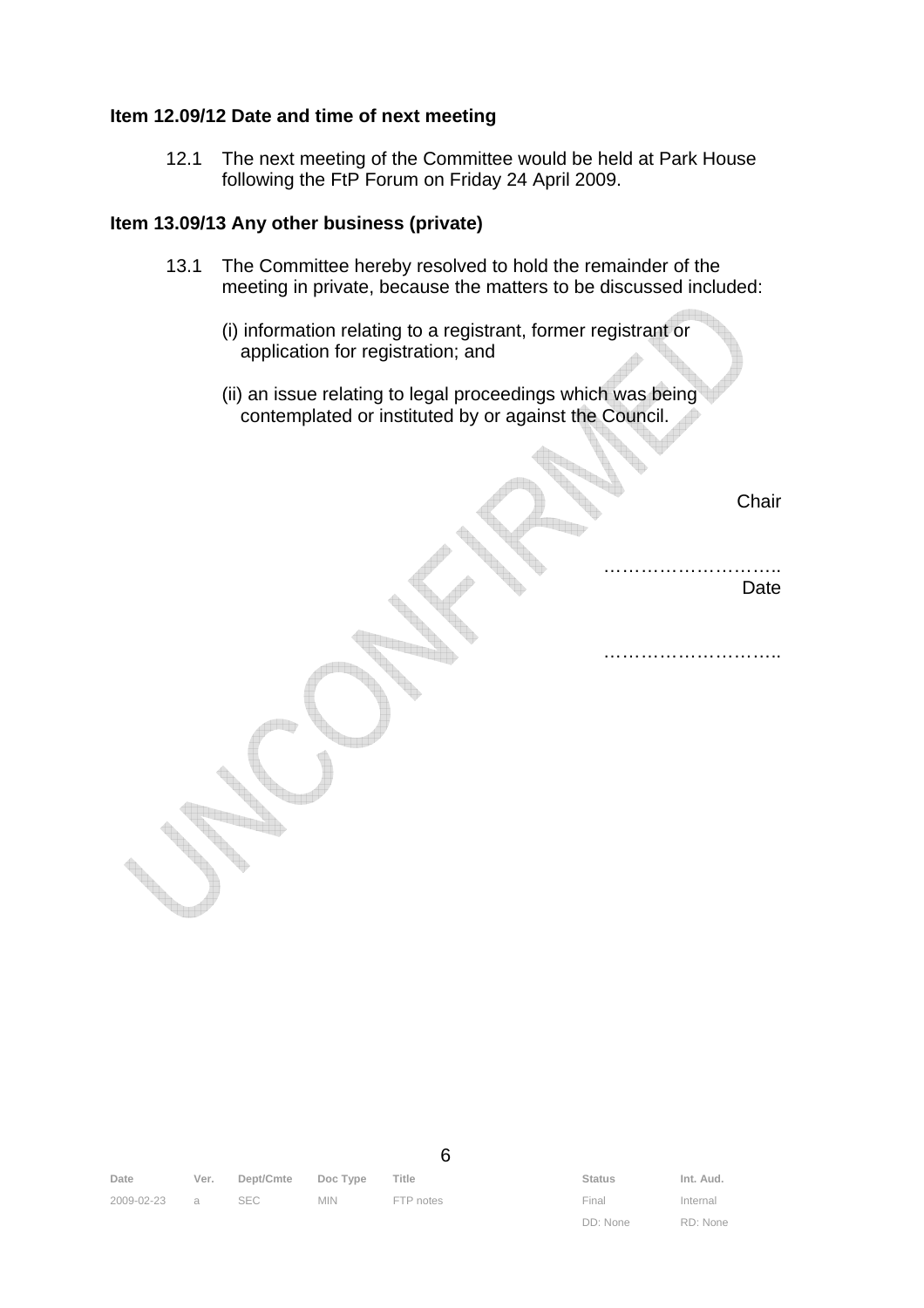### **UNCONFIRMED The Health Professions Council** Chief Executive and Registrar: Mr Marc Seale Park House 184 Kennington Park Road London SE11 4BU Telephone: +44 (0)20 7840 9875 Fax: +44 (0)20 7840 9807 E-mail: steve.rayner@hpc-uk.org

MINUTES of the private part of the twenty-eighth meeting of the Conduct and Competence Committee held **on Thursday 19 February 2009** at Park House, 184 Kennington Park Road, London, SE11 4BU.

# **Present**

Mr Keith Ross (Chair) Mrs Mary Clark-Glass Ms Helen Davis Professor Carol Lloyd

# **In attendance:**

Mr R Brown, Lead Case Manager Miss K Johnson, Director of Fitness to Practise Mr S Rayner, Secretary to Committees

# **Item 14.09/14 Apologies for absence**

**14.1** Apologies were received from Mr J Donaghy, Mr D Proctor and Miss P Sabine.

# **Item 15.09/15 Approval of agenda**

15.1 The Committee approved the agenda.

# **Item 16.09/16 Declaration of interest**

16.1 The Committee declared no personal interest in the agenda items.

# **Item 17.09/17 Update on Court of Administration case**

- 17.1 The Committee received a paper from the Executive to note outlining the decision made in respect of an HPC registrant in the Court of Administration in December 2008.
- 17.2 The Committee noted that the decision of the Court would contribute to case law.

# **Item 18.09/18 Any other business**